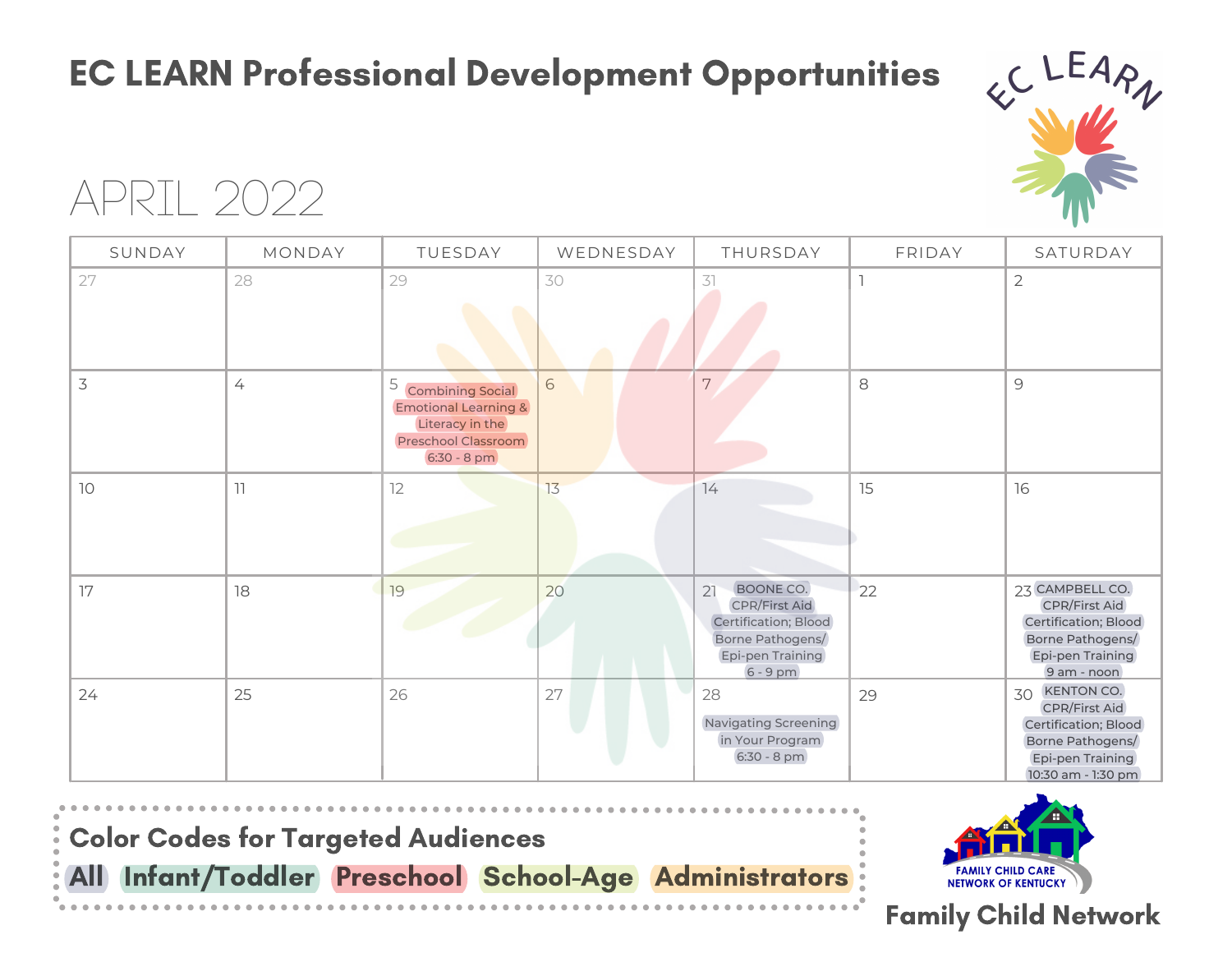### EC LEARN Professional Development Opportunities



MAY 2022

| SUNDAY | MONDAY                                                                                                   | TUESDAY                                                                                                                            | WEDNESDAY      | THURSDAY                                                                                                            | FRIDAY    | SATURDAY                                                                                                                             |
|--------|----------------------------------------------------------------------------------------------------------|------------------------------------------------------------------------------------------------------------------------------------|----------------|---------------------------------------------------------------------------------------------------------------------|-----------|--------------------------------------------------------------------------------------------------------------------------------------|
|        | $\overline{2}$                                                                                           | $\mathfrak{Z}$                                                                                                                     | $\overline{4}$ | 5                                                                                                                   | 6         | 7                                                                                                                                    |
| 8      | $\mathcal{G}$<br>Everyday Diversity:<br>Representation in<br><b>Literature Matters</b><br>6:30 - 7:30 pm | 10                                                                                                                                 | 11             | BOONE CO.<br>12<br><b>CPR/First Aid</b><br>Certification; Blood<br>Borne Pathogens/<br>Epi-pen Training<br>6 - 9 pm | 13        | 14 CAMPBELL CO.<br><b>CPR/First Aid</b><br>Certification; Blood<br>Borne Pathogens/<br>Epi-pen Training<br>8:30 - 11:30 am           |
| 15     | 16                                                                                                       | 17                                                                                                                                 | 18             | 19                                                                                                                  | 20        | <b>GRANT CO.</b><br>21<br><b>CPR/First Aid</b><br>Certification; Blood<br>Borne Pathogens/<br>Epi-pen Training<br>10:30 am - 1:30 pm |
| 22     | 23                                                                                                       | 24<br><b>Making Summer Fun:</b><br><b>Incorporating Math &amp;</b><br><b>Science Activities for</b><br>School-Agers<br>6:30 - 8 pm | 25             | 26                                                                                                                  | 27        | 28                                                                                                                                   |
| 29     | 30                                                                                                       | 31                                                                                                                                 |                | $\overline{2}$                                                                                                      | $\preceq$ | $\angle$                                                                                                                             |





#### Family Child Network